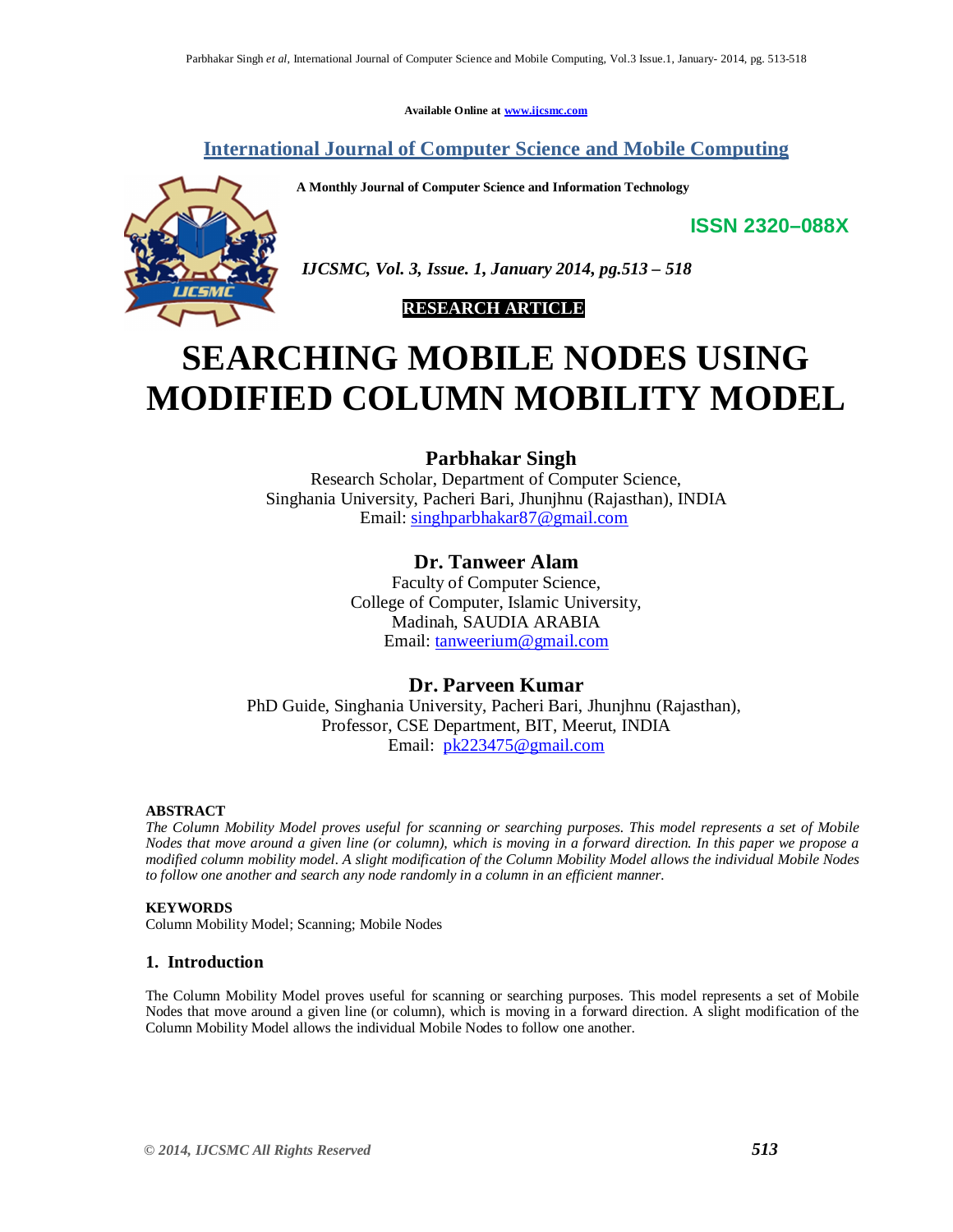

**Fig 1:** Mobility Patterns: Outer Space

The above figure represents the mobility patterns in outer space.

For the implementation of column mobility model, an initial reference grid is defined. Each Mobile Nodes is then placed in association to its reference point in the reference grid; the Mobile Node is then allowed to move randomly around its reference point. The new reference point for a given Mobile Node is defined as:



**Fig 2.** Movements of three Mobile Nodes using the Column Mobility Model

new reference point = old reference point +advance vector

where old reference point is the MN's previous reference point and advance vector is a predefined offset that moves the reference grid. The predefined offset that moves the reference grid is calculated via a random distance and a random angle (since movement is in a forward direction only). Since the same predefined offset is used for all Mobile Nodes, the reference grid is a 1-D line.

Above Figure gives an illustration of four Mobile Nodes moving in the Column Mobility Model. As shown, the Mobile Nodes roam closely around their respective reference points. When the reference grid moves (based on a random distance and a random angle), the Mobile Nodes follow the grid and then continue to roam around their respective reference points.

One group in the figure is using the original Column Mobility Model, where the Mobile Nodes move perpendicular to the direction of movement. The second group is using the modified Column Mobility Model, where the Mobile Nodes move parallel to the direction of movement. We obtained these movement patterns for the Column Mobility Model using a variation of our RPGM model implementation.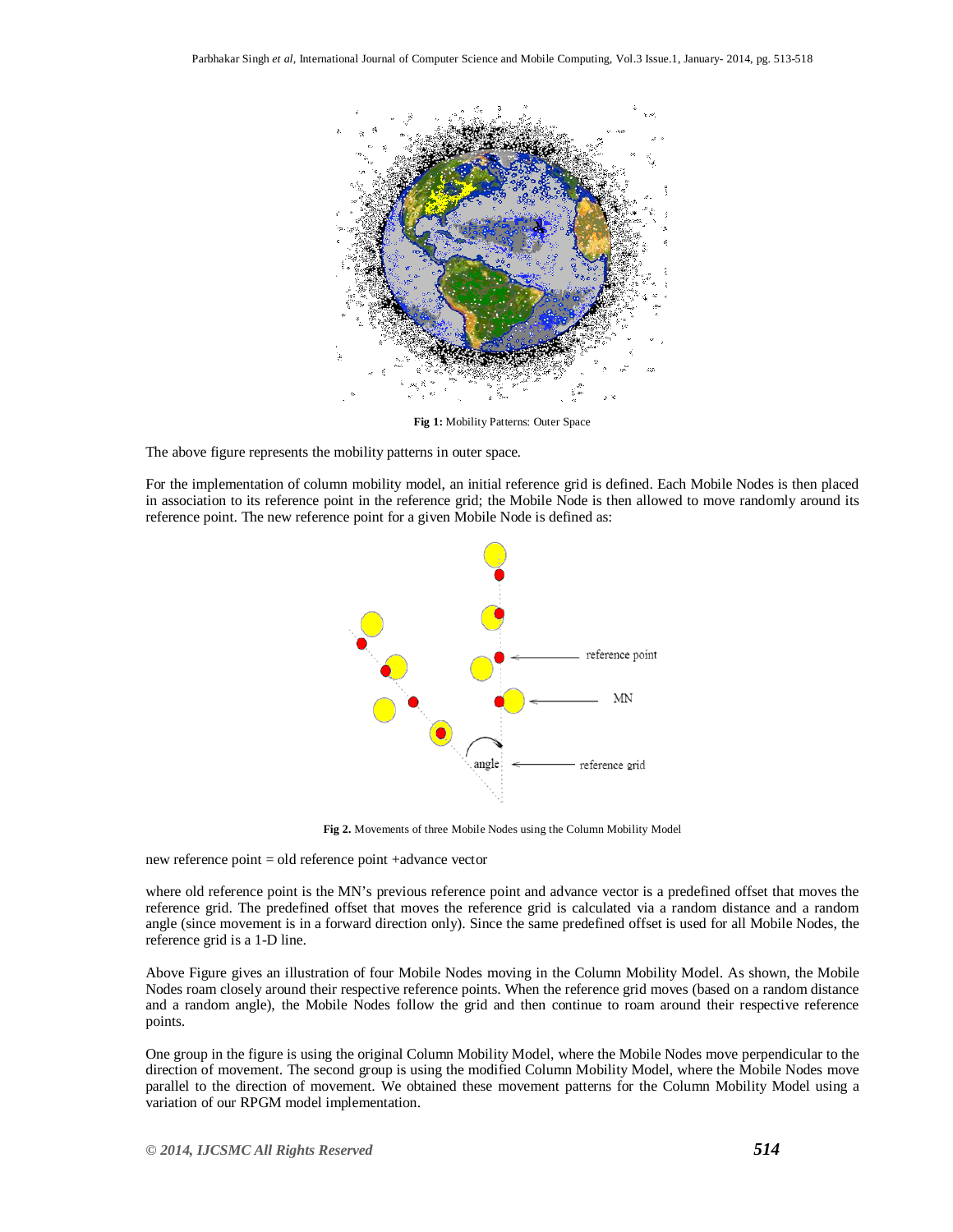#### **2. Modified Column Mobility Model**

Modified Column Mobility Model is the most simple group mobility model. It is a conventional model for representing and involving searching activity.

The group consists of Mobile Nodes related with *a line of reference,* which fully characterizes the group behavior.

The movement of individual nodes does not have effect on the location of group center.





There are three points.

- a) Grativity Center
- b) reference locations
- c) target point

The center of gravity is a geometric property of any object. The center of gravity is the average location of the weight of an object. We can completely describe the motion of any object through space in terms of the translation of the center of gravity of the object from one place to another and the rotation of the object about its center of gravity if it is free to rotate.

Click with the mouse to move the column toward this position.

# **3. Proposed Algorithm**

**Step1:** Move a node in column model **Step2:** Get real position Pos  $p = (Pos)loc.get(new Integer(node))$ ; **Step3:** Get theoretic position Pos  $r = (Pos)ref.get(new Integer(node));$ **Step4:** Find distance between p and r. double d=p.distance(r); **Step5:** Find the random Location. int  $xi=(int)(Math.random(*)*(d+10));$ int yi=(int)(Math.random()\*(d+10)); **Step6:** Check (xi,yi) is upper or lower the diagonal. If it is upper then incease the value of xi and yi else decrease.  $if (p.isLeft(r))$ {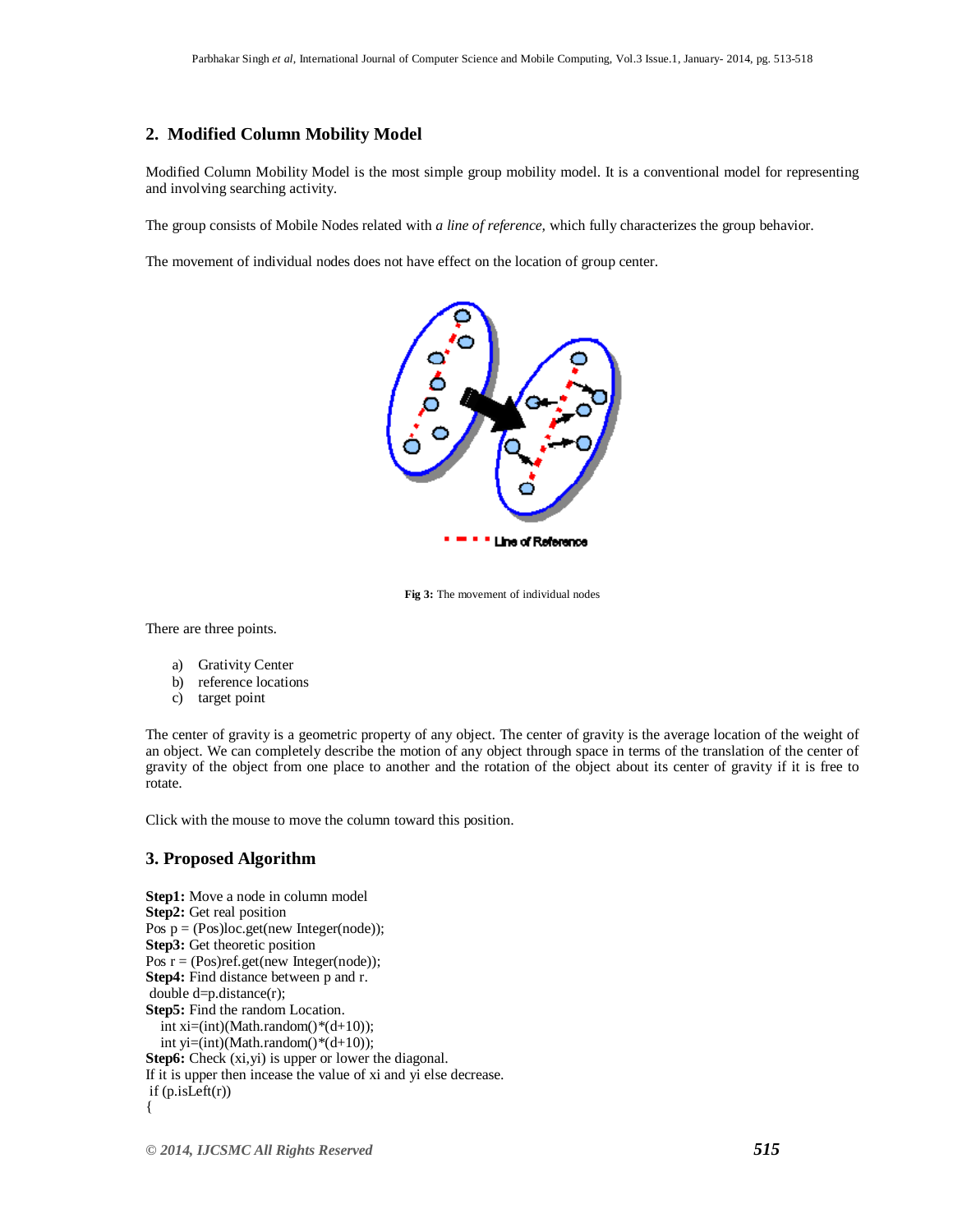```
xi=xi+p.x;
}
else if (p.isRight(r))
{
xi=p.x-xi;
}
if (p.isUpper(r))
{
yi=yi+p.y;
}
else if (p.isLower(r))
{
yi=p.y-yi;
}
   return new Pos(xi,yi);
}
```
### **4. Scanning the Node**

The column model tries to represent the moving pattern of a row of robots moving in a certain direction. This behavior can be found on a searching activity (e.g: anti-personal mines deactivation robots).

But the model is not limited to a forward direction normal to the row axis, but any angle could be possible to, for example, forming a "one behind the other" motion, also present in some robotics activities (e.g: transportation convoy).

I think the simpler one is to have a reference initial grid and then allow a node to move around its reference position.

new reference pos=old reference pos+advance vector

new\_pos = new\_reference\_pos + random\_vector

The Column Mobility Model proves useful for scanning or searching purposes. This model represents a set of Mobile Nodes that have formed a line and are uniformly moving forward in a particular direction. For example, consider a row of soldiers marching together towards their enemy. Each soldier stands next to his/her companions while marching in a uniform manner. A slight modification of the Column Mobility Model allows the individual Mobile Nodes to follow one another. For example, consider a group of young children that walk in a single-file line to and from their classroom. Sanchez describes a version of the Column Mobility Model in which individual Mobile Nodes are placed in a single-file line and are allowed to move about their initial positions. This process begins by calculating a new\_reference\_position for an Mobile Node using the equation:

new\_reference\_position = old\_reference\_position + advance\_vector

where old\_reference\_position is a static variable indicating the initial location of an MN, advance\_vector is a predefined offset, and new\_reference\_position is the sum of the Mobile Nodes initial location (old\_reference\_position) and the offset (advance\_vector). A second equation is used to calculate the new position of an Mobile Node:

new position = new reference position + random vector

where random vector is a random offset and new position is the sum of the random offset (random vector) and the current point of reference (new\_reference\_position). Consider the example in following Fig.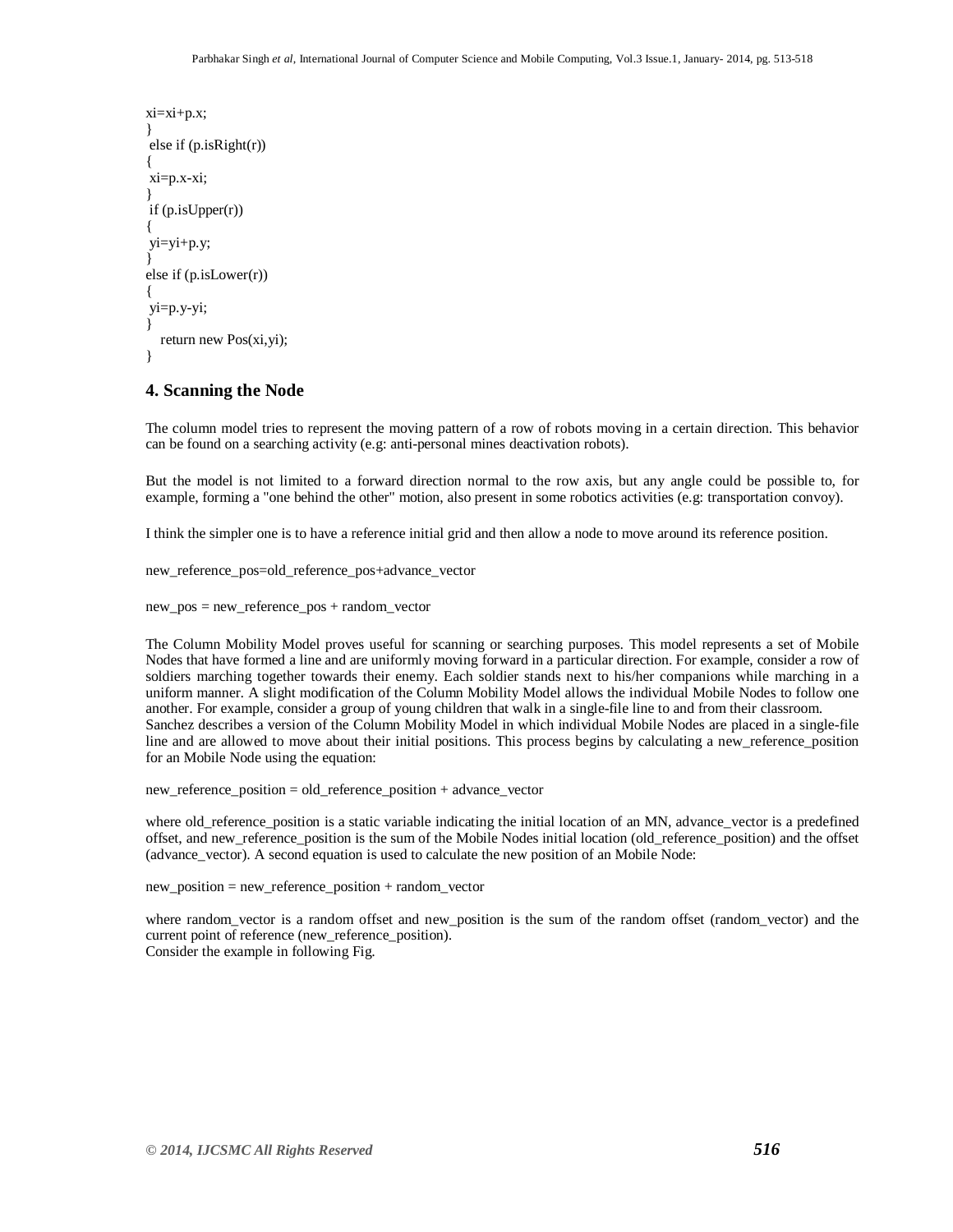

**Fig 4:** Movements of three Mobile Nodes using the Column Mobility Model

In above Figure, three Mobile Nodes are initially lined up in the lower left-hand corner. The Mobile Nodes begin moving by traveling six units to the right and five units up, as specified by their advance vector: (6,5). In order to determine their final positions, the Mobile Nodes calculate the sum of their new position with a random vector.

In this figure the Mobile Nodes start at the lower left-hand corner of the simulation area and travel towards the upper right hand corner.



**Fig 5:** Traveling pattern of 11 Mobile Nodes using the Column Mobility Model

#### **5. Simulation Results**

In the performance evaluation of a protocol for an ad hoc network, the protocol should be tested under realistic conditions including, but not limited to, a sensible transmission range, limited buffer space for storage of messages, representative data traffic models, and realistic movement of mobile users.

For the implementation of this model, an initial reference grid (forming a column of mobile nodes) is defined. Each mobile node is then placed in relation to its reference point in reference grid; the mobile node is then allowed to move randomly around its reference point via an entity mobility model. The new reference point for a given mobile node is defined as:

new\_reference\_point = old\_reference\_point + advance\_vector